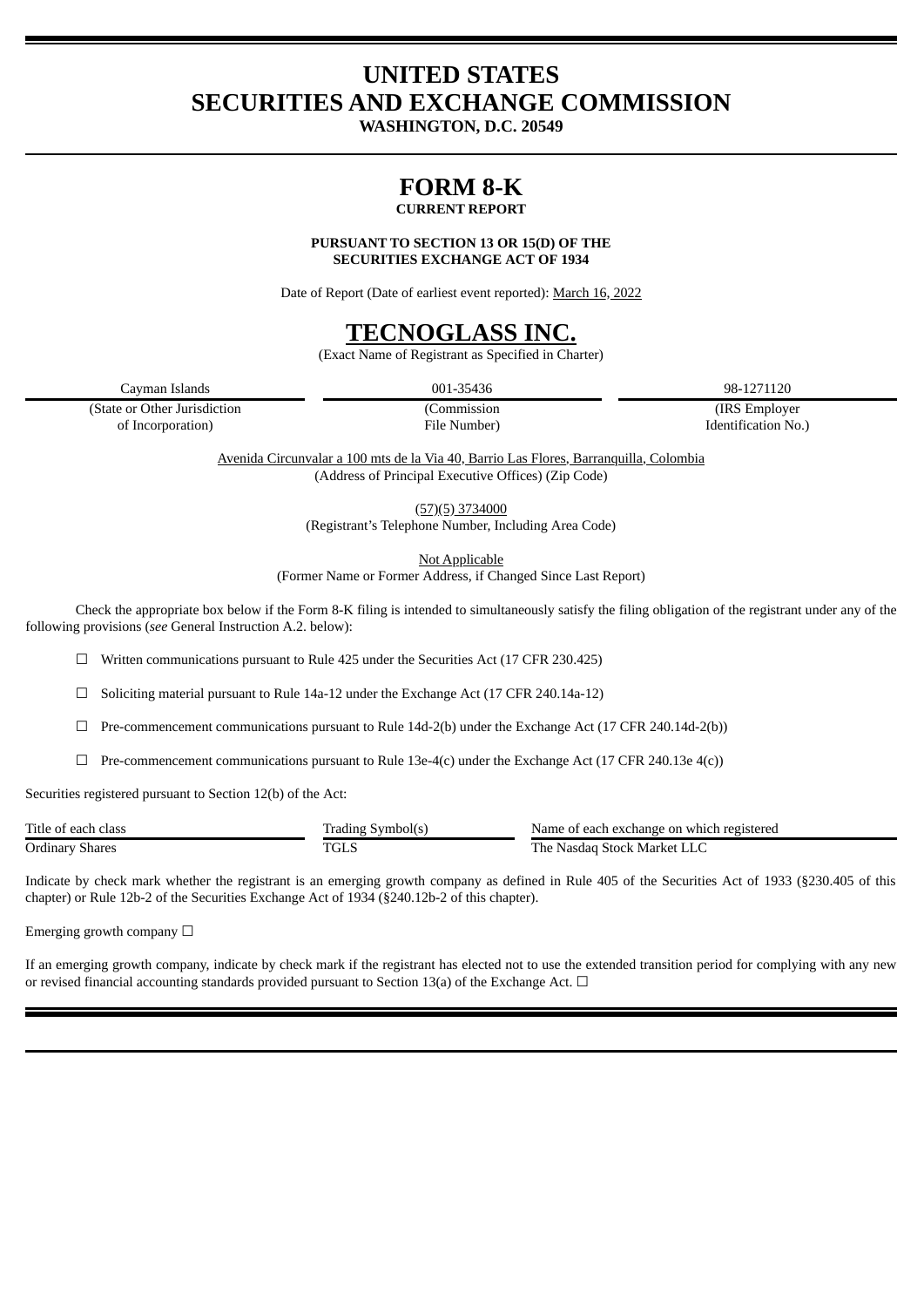## **Item 8.01 Other Events.**

On March 16, 2022, Tecnoglass Inc. (the "Company") announced the timing for the payment of its regular quarterly cash dividend of \$0.065 per share, or \$0.26 per share on an annualized basis, for the first quarter of 2022. The dividend will be paid on April 29, 2022 to shareholders of record as of the close of business on March 31, 2022.

On March 16, 2022, the Company issued a press release announcing the foregoing. The press release is included with this Current Report on Form 8-K as Exhibit 99.1 and is incorporated herein by reference.

### **Item 9.01. Financial Statements and Exhibits.**

### (d) Exhibits.

| Exhibit No. | Description                                                                 |
|-------------|-----------------------------------------------------------------------------|
| 99.1        | Press release dated March 16, 2022.                                         |
| 104         | Cover Page Interactive Data File (embedded within the Inline XBRL document) |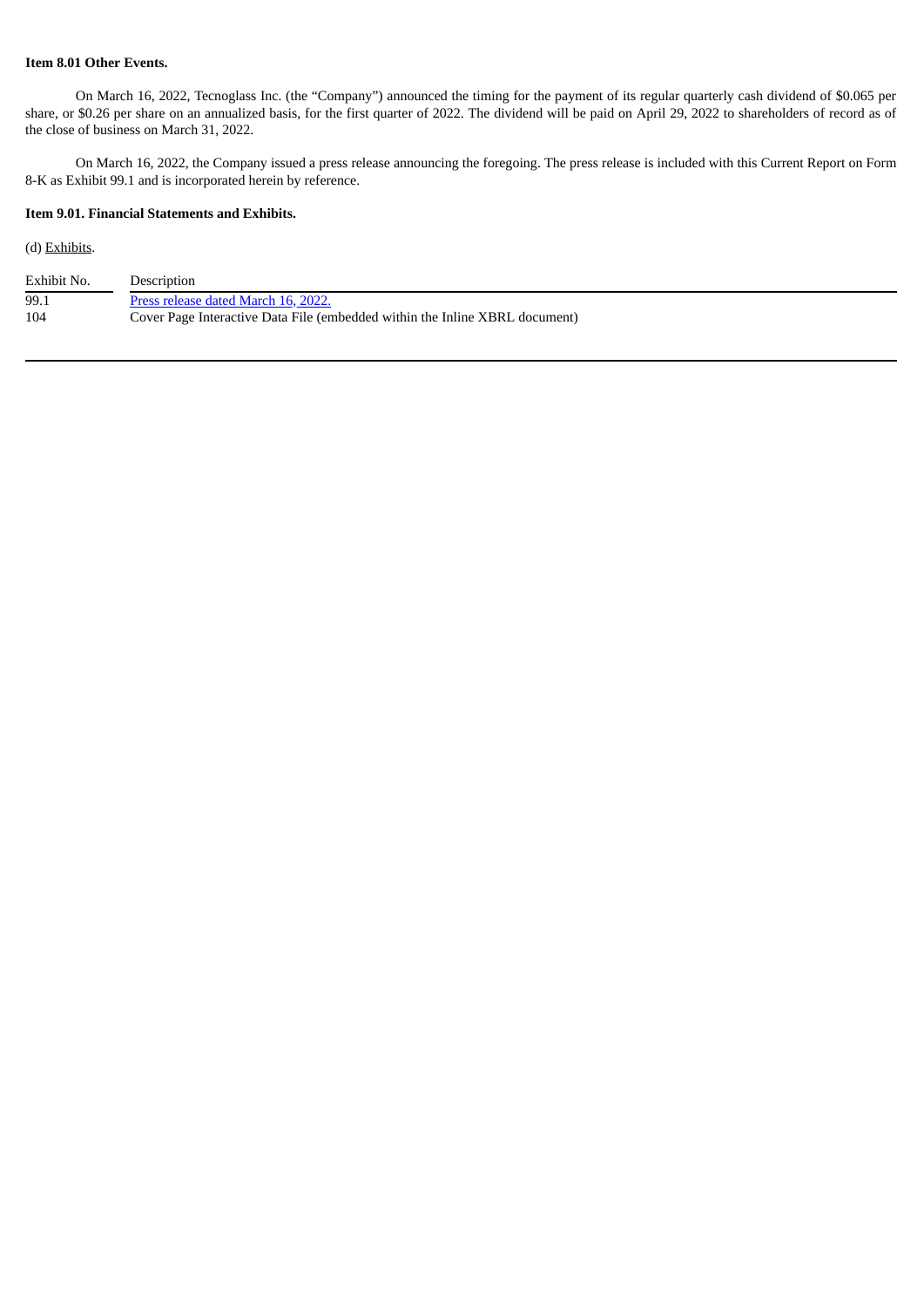### **SIGNATURE**

Pursuant to the requirements of the Securities Exchange Act of 1934, the registrant has duly caused this report to be signed on its behalf by the undersigned hereunto duly authorized.

Dated: March 16, 2022

TECNOGLASS INC.

By: */s/ Jose M. Daes* Name: Jose M. Daes Title: Chief Executive Officer